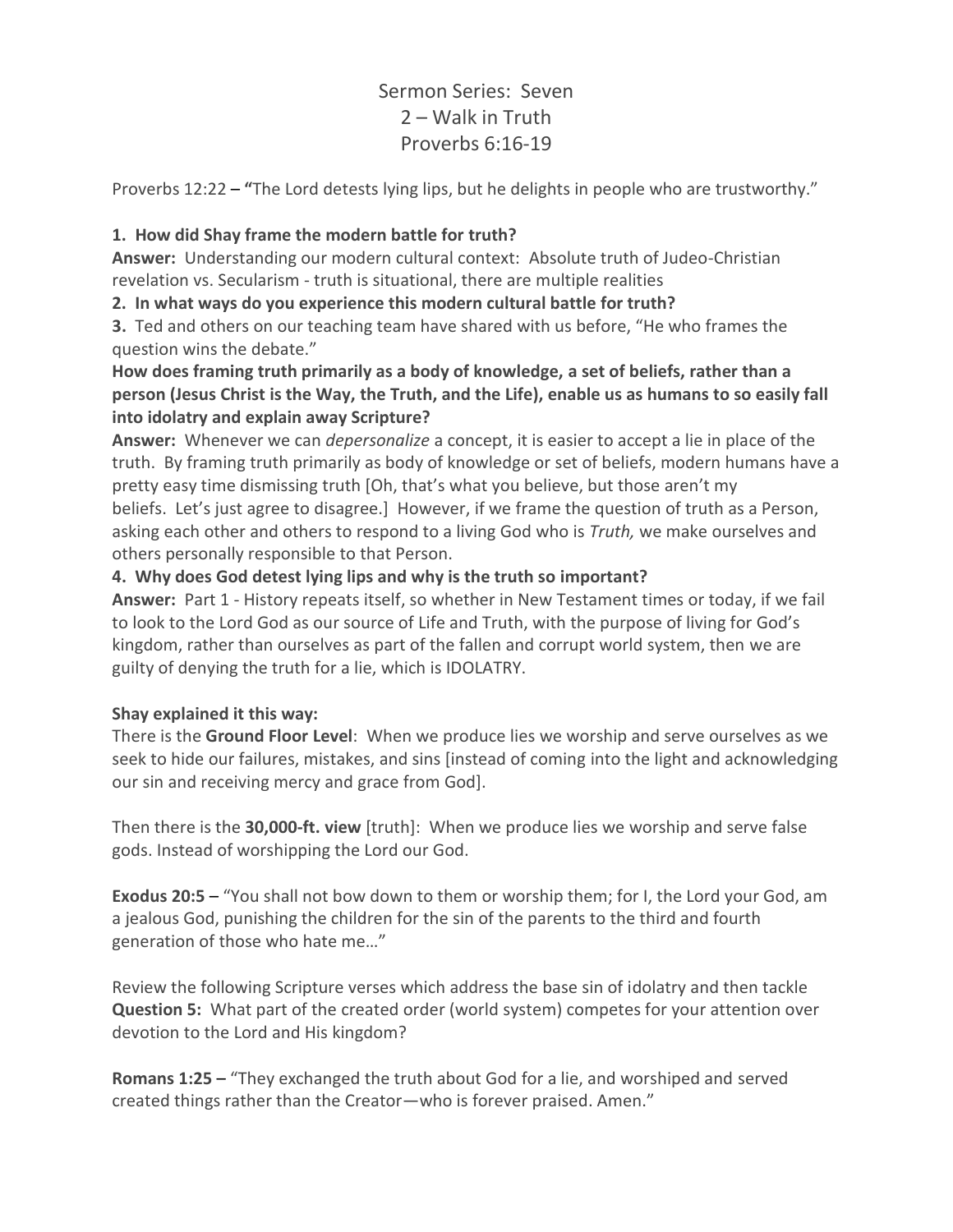**John 15:19 –** "If you belonged to the world, it would love you as its own. As it is, you do not belong to the world, but I have chosen you out of the world. That is why the world hates you."

**1 John 2:15-17 – "**Do not love the world or anything in the world. If anyone loves the world, love for the Father is not in them. **16** For everything in the world—the lust of the flesh, the lust of the eyes, and the pride of life—comes not from the Father but from the world. **17** The world and its desires pass away, but whoever does the will of God lives forever."

**1 John 3:1 –** "See what great love the Father has lavished on us, that we should be called children of God! And that is what we are! The reason the world does not know us is that it did not know him."

The Lord is the light of the world.

**1 John 1:5 –** "This is the message we have heard from him and declare to you: God is light; in him there is no darkness at all."

Satan is the father of lies and the author of fear

**John 8:44** – "You belong to your father, the devil, and you want to carry out your father's desires. He was a murderer from the beginning, not holding to the truth, for there is no truth in him. When he lies, he speaks his native language, for he is a liar and the father of lies."

**5. Shay spoke about needing** *intelligence reports* **before entering combat versus our enemy.** Read the following intelligence report on Satan and then answer the follow-up question.

**Intelligence Briefing on Satan** Satan is the one who robs us, he's a thief. John 10:10 Satan is out to devour us. 1 Peter 5:8 Satan is a murderer. John 8:44 Satan's strategy is revealed in Genesis 3 and Matthew 4: Casting doubt on the nature of God \*Eve was lied to by Satan in Genesis 3 \*Jesus was lied to by Satan in Matthew 4 - to tempt God - Psalm 91 back to back verses used by Satan and the Lord God from Psalm 91:12-13

#### **6. How does knowing who our enemy is and how he works prepare us for battle?**

**Answer:** We know we must be equipped for a spiritual battle, as we don't wrestle against mere flesh and blood, but against spiritual forces of darkness.

#### **7. How do we walk in truth?**

**Gift of the Holy Spirit** - Jesus indwells believers by the Holy Spirit **Walk in humility**, knowing it is by the grace of God our identity is a citizen of God's kingdom and one of his children.

**Colossians 1:12-14 –** "And giving joyful thanks to the Father, who has qualified you to share in the inheritance of his holy people in the kingdom of light. **13** For he has rescued us from the dominion of darkness and brought us into the kingdom of the Son he loves, **14** in whom we have redemption, the forgiveness of sins."